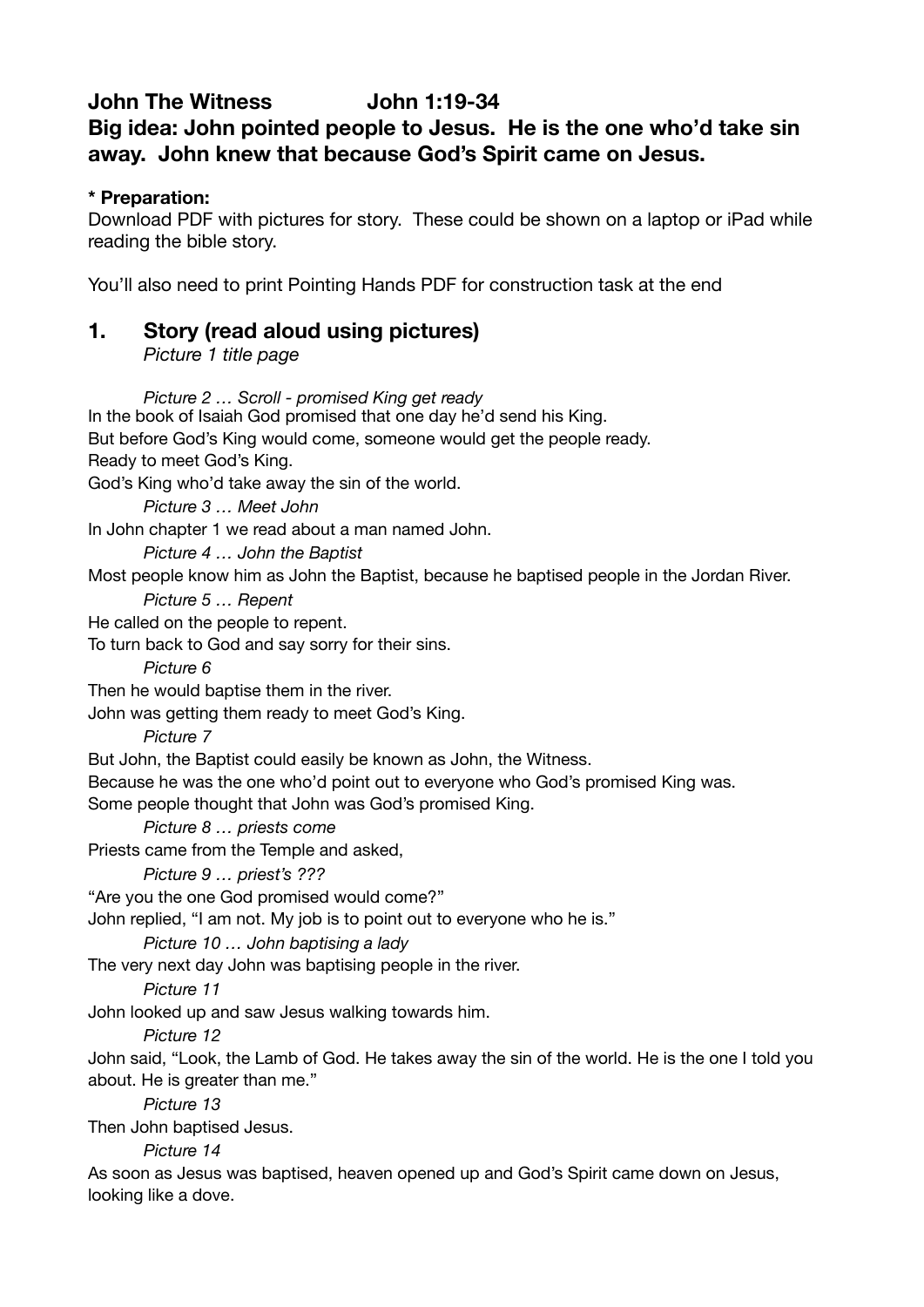#### *Picture 15*

From then on John told everyone. Jesus is the Son is God! He is the King God promised would come. He is the King who'd take away the sin of the world. John the Witness had a special job to do. He had to point out to everyone who God's King was. As soon as heaven opened up and God's Spirit came down on Jesus - John knew.

He knew that Jesus is God's Son.

Jesus is the one who'd take away the sin of the world.

## **2. Discussion**

#### **Icebreaker**

*Does anyone have a nickname? How did you get your nickname?*  (Shares nicknames and how you got that nickname.)

#### **Discuss**

*Sometimes people get nicknames because of what they do. What was John's nickname? How did he get that nickname?* (John the Baptist, he baptised people, people said sorry to God and then he'd help them go under the water and came up again to show they were sorry for their sins)

#### **Summarise**

*Most people call John, John the Baptist, because he baptised people. That was the way he got people ready to meet the Lord. But in the book of John, he could easily be called John the Witness. Because he pointed out to everyone who the Lord was.* 

*Priests came from Jerusalem to ask John who he was. They'd heard that John might be the one God had promised would come. What did John say to them?* 

(he said he came to get people ready to meet God's promised King and to point out who he is)

*How did John know Jesus is God's promised King?*  (when Jesus was baptised by John heaven opened up, God's Spirit came down)

#### **Summarise**

*God opened up heaven and sent his Spirit down. God wanted to make sure John knew. God wanted to make sure you and I knew. Jesus is the one God sent into this world. Jesus came to take away your sin and my sin.* 

### **Application (select from options below):**

*Do you believe what John said, that Jesus is God's Son come to earth?* 

*How does it make you feel knowing that Jesus had to die to take away your sin?*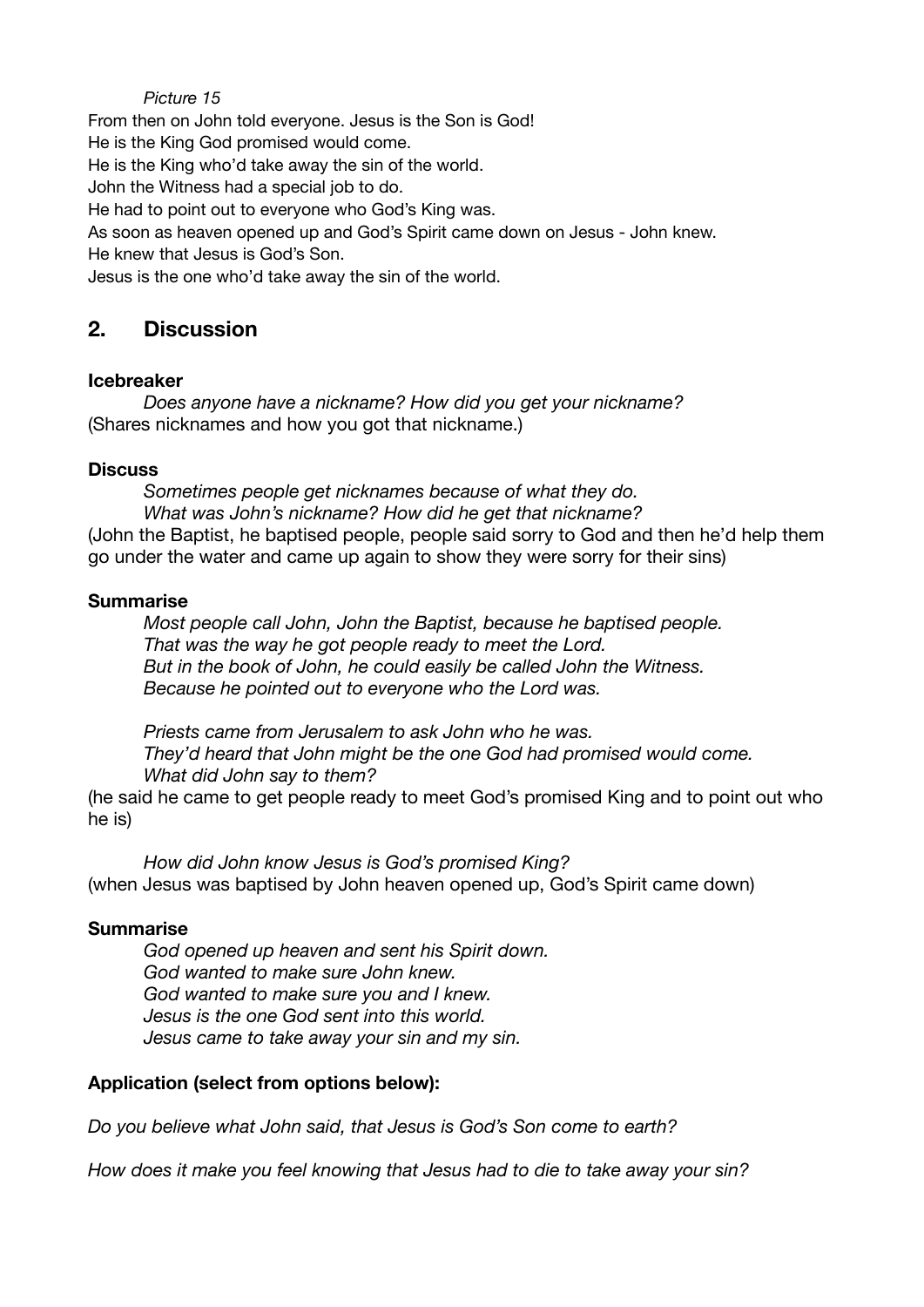# **3. Prayer**

#### *Repeated prayer*

Dear God – thank you for sending John – who saw who Jesus really is – and told everyone. – Help us to see that Jesus – is your Son – who came to take our sin away. – Amen

*Prayer* 

Think of someone you can tell who Jesus is and pray that you can tell them this week.

# **4. Construction**

## **Need:**

Print the two Pointing hands with the words, John said, Jesus is the Son of God. Set of coloured markers **Stapler** 

## **Instructions:**

Decorate hands using coloured markers.

Encourage children to colour in the words so they stand out, not to colour over them.

Staple hands together to make a glove children can slip over their hand.

Remind them that John's job was to point people to Jesus.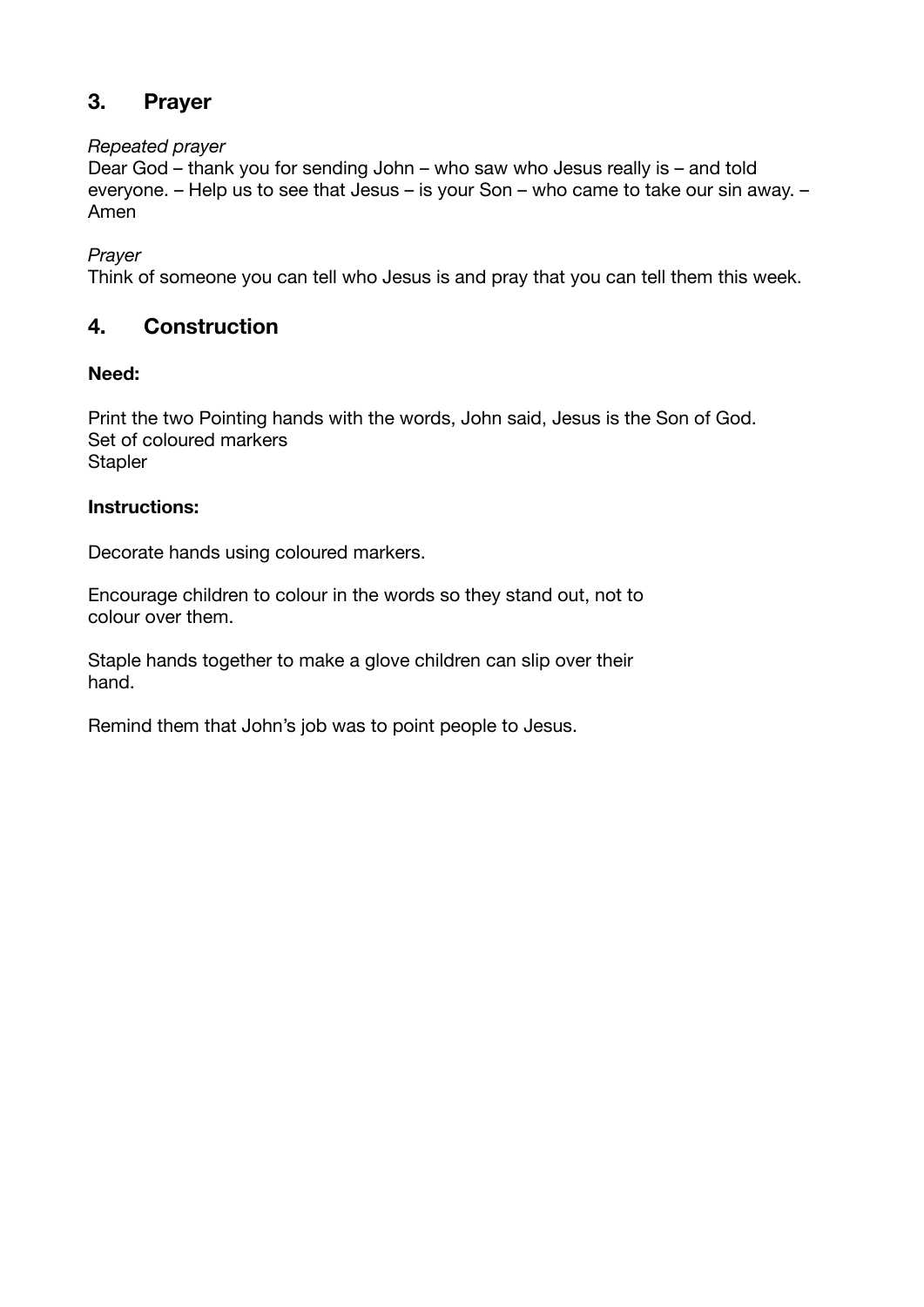